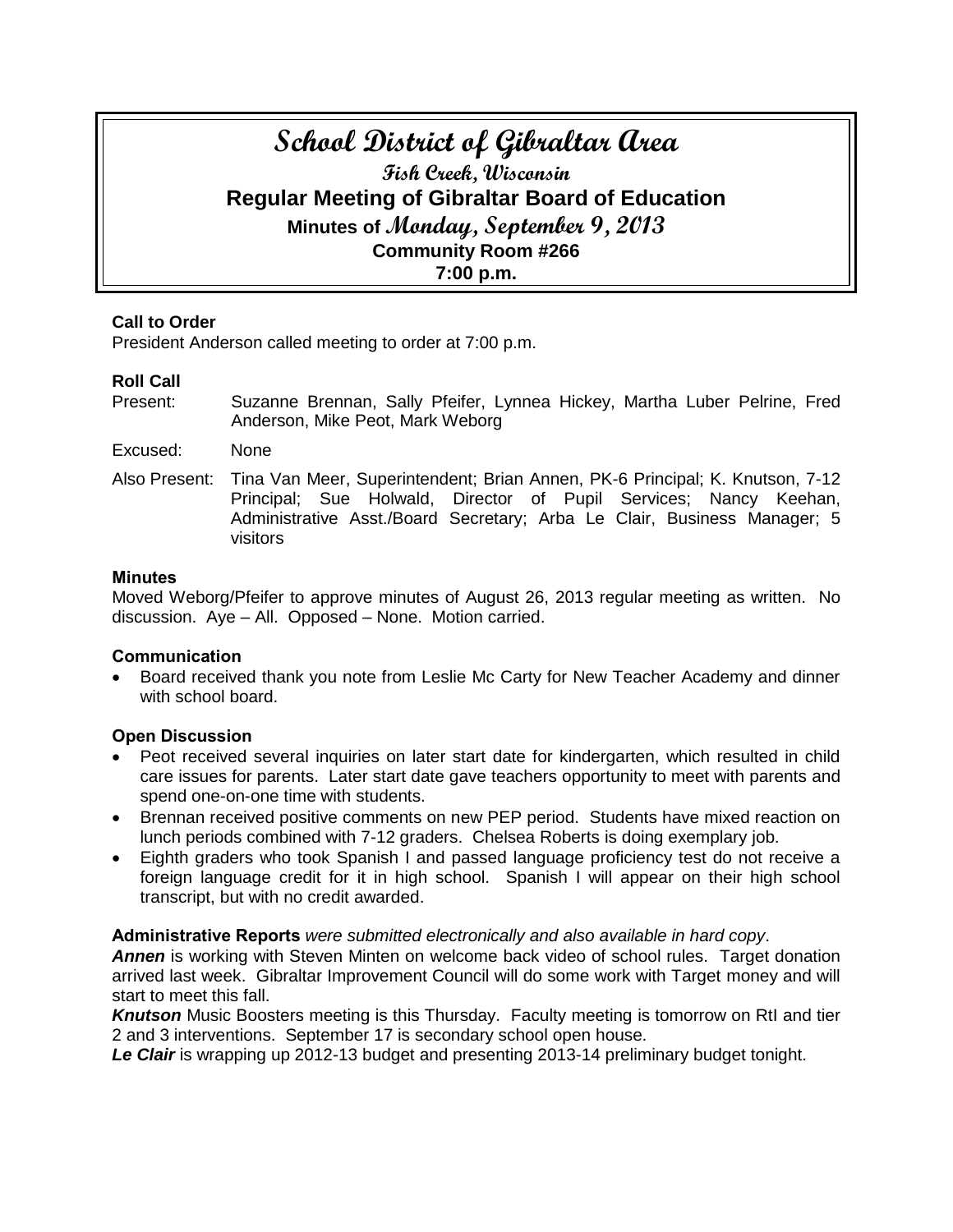# **Regular Meeting of Gibraltar Board of Education Minutes of September 9, 2013 Page 2**

*Van Meer* is thrilled about beginning of school year with PD, SLO's, and mentor-mentee program and commended Shaun Young on new role. New school sign is moving forward. Steve Schonert from Johnson Control is working on energy efficiency projects and will attend next Campus Maintenance & Improvement Committee meeting.

# **MDCMC Contracted Nursing Services**

Matt Luders and Marggie Hatala from Ministry Door County Medical Center presented proposal to partner with Gibraltar Schools for on-site nursing services for 2013-14. Currently MDCMC and Gibraltar have partnerships in physical and occupational therapy and athletic training. District-wide school nursing partnership goal is to develop and implement health-related policies and procedures; communicate policies to staff, community, and parents; serve as liaison between parents and school staff; take tasks delegated to unlicensed people and train them; provide consultation and support to students and staff; provide written nursing and health care plans for students with disabilities; and provide professional development training for students and parents. Proposed contract is for 10 hours/week of on-site nursing services over 11 months at \$50/hour for a total of \$2,165/month. Nurse would be at school 4-5 days/week around 2 hours/day. Price includes transportation. Public Health Department currently provides some services to students and would continue that good relationship. Board should seek bids for contracted nursing services.

# **Payment of Bills**

Moved Hickey/Luber Pelrine to approve payment of bills totaling \$58,036.87 as presented. No discussion. Aye – All. Opposed – None. Motion carried.

# **2013-14 Preliminary Budget**

Arba Le Clair presented 2013-14 preliminary budget:

| <b>Total General Fund Revenues:</b>      | \$9,912,699.76  |
|------------------------------------------|-----------------|
| <b>Total Special Education Revenues:</b> | 363,423.00      |
| <b>Total Food Service</b>                | 214,160.00      |
| <b>TOTAL REVENUES</b>                    | \$10,490,282.76 |
| Proposed Fund 10 & 27 Budgets:           |                 |
| Instructional                            | \$5,335,095.95  |
| Support                                  | 4,912,634.81    |
| Non-program                              | 242,522.00      |
| <b>TOTAL EXPENDITURES</b>                | \$10,490,282.76 |
| Expenditures under (over) revenues       |                 |

This is a balanced budget, with no surplus. Previously anticipated surplus was used for technology purchase of 6 COWS, professional development, maintenance, and various employee benefits. District is still waiting for high-cost transportation aid figure and will then assess our bus needs and make determination on a new bus. Board would like to hear Joe Weise's opinion on new bus vs. used bus purchase. Final budget will be approved in October.

2013-14 anticipated mil rate is \$2.58 based on current evaluation of \$3,548,542,438.00.